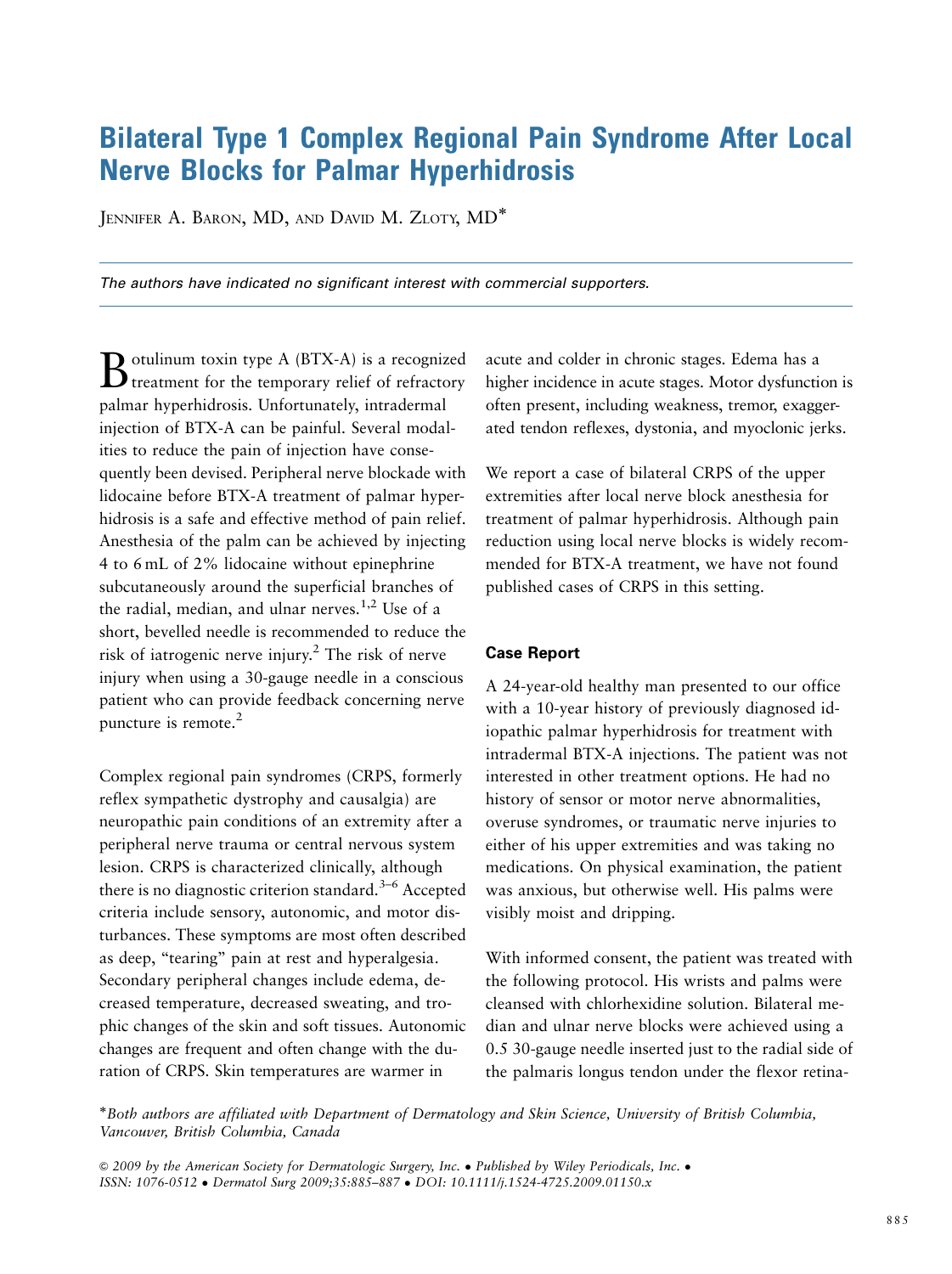culum at the proximal wrist crease and just radial to the flexor carpi ulnaris tendon, respectively. Two milliliters of 2% lidocaine without epinephrine were injected into each site (two sites per wrist). The patient complained of "tingling" pain in his hands during injection of the anesthetic. The nerve blocks provided effective but not complete anesthesia and the patient tolerated the procedure well. One hundred units of botulinum exotoxin A (Botox Cosmetic, Allergan Inc., Irvine, CA, reconstituted in 2.5 mL of nonpreserved normal saline) were injected intradermally in each palm over 25 injection sites. When injections were complete, the palms were cleansed with hydrogen peroxide and the patient discharged with instructions as to onset of BTX-A effect and to call with any concerns.

Five days after treatment, the patient returned complaining of a ''pins and needles'' sensation in both palms. On further examination, this dysesthesia extended in the approximate sensory distribution of the median nerve. Touch sensation and muscle power were normal. Two-point discrimination was not assessed. The volar wrist did not exhibit erythema or swelling. The skin exhibited no vascular changes, but sweating was noticeably reduced. A tentative diagnosis of neuritis involving the median nerve was given, and treatment with reduced wrist movement and ibuprofen (200 mg by mouth twice daily) was recommended. A return visit was scheduled for 5 days.

Ten days after treatment, the patient returned urgently, complaining of ''painful electrical sensations'' and persistent ''tingling'' throughout both palms. He entered the examination room holding his arms flexed  $90^\circ$  at the elbows, with the palms facing upward (Figure 1). Slight edema of both wrists was noted. No abnormalities in skin temperature, sensation, or trophic changes were noted in the patient's hands, wrists, or arms. Bilateral upper extremity motor nerve function examinations were within normal limits. Sweating was markedly reduced, as expected.



**Figure 1.** Presentation of Type 1 complex regional pain syndrome with arms held in a protective manner secondary to continuing hyperalgesia, numbness, and tingling of the palms and forearms.

A diagnosis of bilateral CRPS was made in the clinical setting of postural changes of the forearm, pain markedly out of proportion to the physical findings, hyperalgesia of the palms, and a normal neurologic examination. Intensive physical hand therapy was recommended and instituted the following day. The patient attended eight to 10 physiotherapy sessions over 2 weeks. An 80% to 90% improvement in symptoms was evident after this 2-week period. The patient reported complete resolution of symptoms at 2 months.

## **Discussion**

Peripheral nerve blockade with lidocaine is regularly performed for management of pain with BTX-A treatment of palmar hyperhidrosis.<sup>1,2</sup> Documented risks of nerve blocks of the wrist include pain, ecchymosis, hematoma formation, infection, tendon injury, and nerve laceration.<sup>1</sup> Classically, nerve laceration is immediately recognized because of excessive pain during needle insertion.<sup>1,2</sup> In this report, we describe a novel case of bilateral CRPS after local nerve block anesthesia for treatment of palmar hyperhidrosis.

CRPS is a disproportionate response to a provoking event. A literature review of the pathophysiology of CRPS yields multiple proposed mechanisms, but no